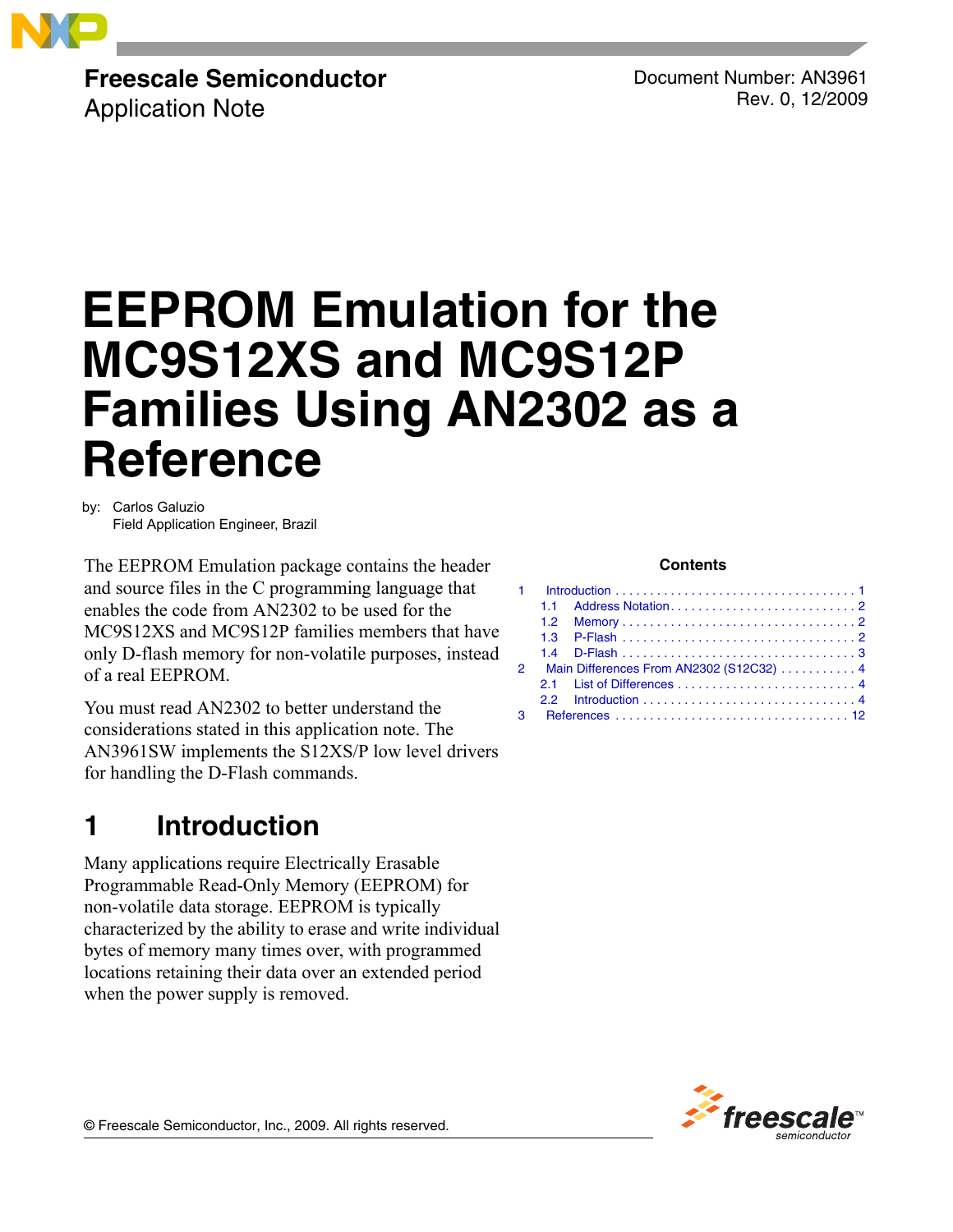

#### **Introduction**

Most of MC9S12X family microcontrollers include an on-chip EEPROM. but the MC9S12XS and MC9S12P families microcontrollers include an on-board D-flash for non-volatile data storage purposes. As compared to EEPROM, the D-Flash memory operations (data storage, erase and so on) are performed using the FTM Common Command Object (CCOB) and this algorithm already stands the CCOB handling.

Another issue concerns the number of D-flash Erase and Program cycles, since some applications specify a number of program/erase cycles bigger than the D-flash reliability parameter. As MC9S12XS/P families guarantee a minimum of 50,000 program/erase cycles (consult the latest Data Sheet for the current electrical characteristics), if for some reason, an application requires a minimum guarantee of 100,000 program/erase cycles for non-volatile data, this demands an efficient algorithm to manage.

This application note provides a method to emulate an EEPROM for the MC9S12XS/P D-flash memory, based on AN2302, which implements the method to the MC9S12C32 family. This application note describes the main differences from the original implementation, such as: devices characteristics, function calls, addressing model, and flash memory commands.

## <span id="page-1-0"></span>**1.1 Address Notation**

All address references in this document use the S12X global address map (indicated by the G suffix). This is a 23-bit linear address format and all flash commands require an address in global format.

## <span id="page-1-1"></span>**1.2 Memory**

<span id="page-1-3"></span>[Table 1](#page-1-3) gives an overview of the D-flash memory size available for MC9S12XS and MC9S12P families microcontrollers. Local and global memory maps are compatible across each family, but not across MC9S12XS and MC9S12P families. For devices with small memory, the unimplemented locations in the map cause a reset if accessed.

| <b>Device</b> | P-flash | D-flash |
|---------------|---------|---------|
| 9S12XS256     | 256 KB  | 8 KB    |
| 9S12XS128     | 128 KB  | 8 KB    |
| 9S12XS64      | 64 KB   | 4 KB    |
| 9S12P128      | 128 KB  | 4 KB    |

General features for both P-flash and D-flash are:

- No external high-voltage power supply required for flash memory program and erase operations
- Interrupt generation on flash command completion and flash error detection
- Security mechanism to prevent unauthorized access to the flash memory

## <span id="page-1-2"></span>**1.3 P-Flash**

The P-flash memory constitutes the main nonvolatile memory for applications. The P-flash memory is compatible for all flash devices in the MC9S12XS family for all memory sizes in terms of functionality for program, erase, security, and protection setup. All family members have a single physical flash block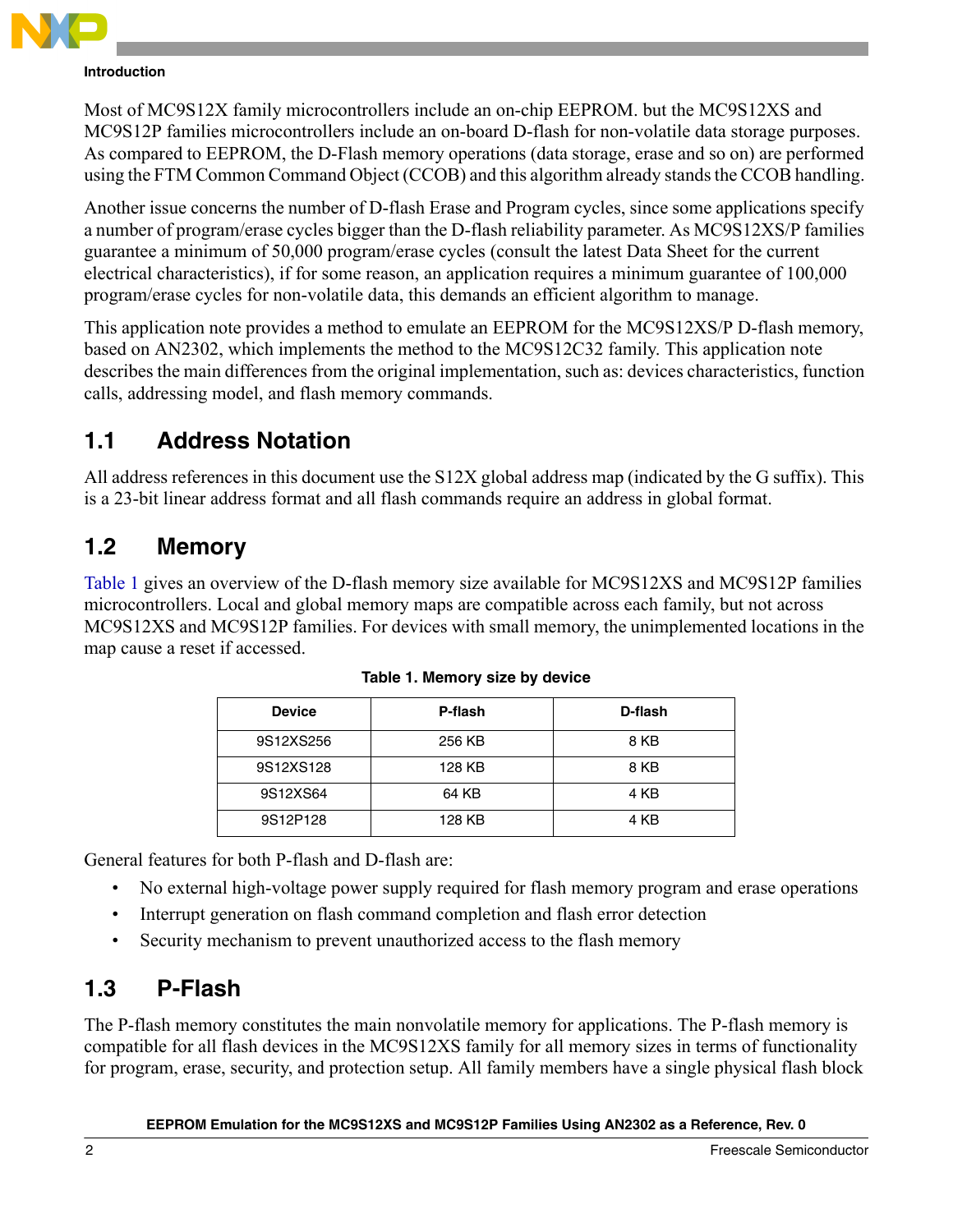

that is equivalent to the defined flash size. The P-flash is a flash block with Error Correction Coding (ECC) intended for storing NVM data.

The MC9S12XS/P P-flash features include:

- Automated program and erase algorithm with verification and generation of ECC parity bits
- Fast sector erase and phrase program operation
- Flexible protection scheme to prevent accidental program or erase of P-flash memory
- Ability to read the P-flash memory while programming a word in the D-flash memory
- Single bit fault correction and double bit fault detection within a 64-bit phrase for MC9S12XS and 32-bit double word for MC9S12P, during read operations
- P-flash sector of 1024 bytes for S12XS and 512 bytes for S12P, which is the smallest portion of the P-flash memory that can be erased
- <span id="page-2-1"></span>• Flash memory block composition is dependent on the MCU (S12XS or S12P) device and the memory size. See [Table 2](#page-2-1).

| <b>Device</b> | P-flash | <b>Flash block</b>        |
|---------------|---------|---------------------------|
| 9S12XS256     | 256 KB  | 256 sectors of 1024 bytes |
| 9S12XS128     | 128 KB  | 128 sectors of 1024 bytes |
| 9S12XS64      | 64 KB   | 64 sectors of 1024 bytes  |
| 9S12P128      | 128 KB  | 256 sectors of 512 bytes  |

**Table 2. P-flash sectorization by device**

## <span id="page-2-0"></span>**1.4 D-Flash**

D-flash will be compatible in terms of flash commands for all MC9S12XS/P families. S12XS256 and S12XS128 have an equivalent implemented amount of 8 KB and 9S12XS64 and S12P have an equivalent amount of 4 KB D-flash. ROM devices do not implement D-flash. The global memory map starts from a lower order address to a higher order address and shows the difference between MC9S12XS/P and S9S12P families. See [Table 3](#page-3-3). The D-flash is a separate flash block with ECC intended for storing NVM data.

The MC9S12XS and MC9S12P D-flash features include:

- 4 KB of D-flash memory is composed of one 4 KB Flash block divided into 16 sectors of 256 bytes
- Single bit fault correction and double bit fault detection within a word during read operations
- Automated program and erase algorithm with verification and generation of ECC parity bits
- Fast sector erase and word program operation
- Protection scheme to prevent accidental program or erase of D-glash memory
- Ability to program up to four words in a burst sequence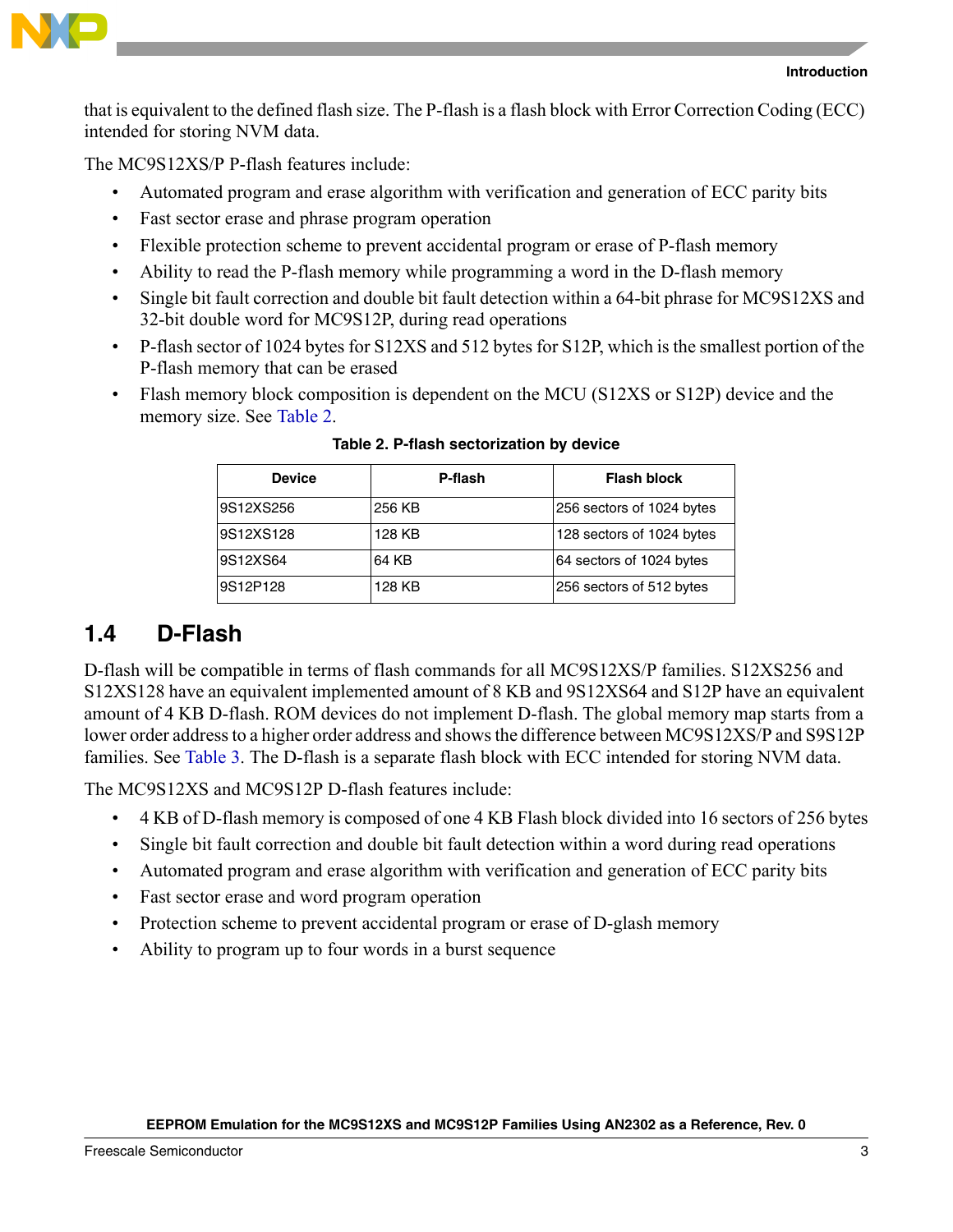

<span id="page-3-3"></span>

| <b>EPAGE</b> | <b>Global Address</b> | 9S12XS256<br>9S12XS128 | 9S12XS256<br>9S12XS128 | 9S12P |
|--------------|-----------------------|------------------------|------------------------|-------|
| 0x00         | 0x10_0000             | 8 KB                   | 4 KB                   |       |
|              | 0x10_03FF             |                        |                        |       |
| 0x01         | 0x10_0400             |                        |                        |       |
|              | 0x10_07FF             |                        |                        |       |
| 0x02         | 0x10_0800             |                        |                        |       |
|              | 0x10_0BFF             |                        |                        |       |
| 0x03         | 0x10_0C00             |                        |                        |       |
|              | 0x10_0FFF             |                        |                        |       |
| 0x04         | 0x10_1000             |                        |                        |       |
|              | 0x10_13FF             |                        |                        |       |
| 0x05         | 0x10_1400             |                        |                        |       |
|              | 0x10_17FF             |                        |                        |       |
| 0x06         | 0x10_1800             |                        |                        |       |
|              | 0x10_1BFF             |                        |                        |       |
| 0x07         | 0x10_1C00             |                        |                        |       |
|              | 0x10_1FFF             |                        |                        |       |
| <b>NA</b>    | 0x00_4400             |                        |                        | 4 KB  |
|              | 0x00_53FF             |                        |                        |       |

#### **Table 3. D-flash addressing**

## <span id="page-3-0"></span>**2 Main Differences From AN2302 (S12C32)**

The two main differences from the proposed method in AN2302 are:

- Addressing model. The AN2302 implementation uses a local addressing model whilst the MC9S12XS/P uses a global addressing model, to get the whole D-flash memory size available for emulation.
- Flash programming code execution, since the AN2302 implements the P-Flash programming code from RAM, due to the fact that the MC9S12C device does not have a Data Flash as MC9S12XS/P.

## <span id="page-3-1"></span>**2.1 List of Differences**

The following items identify the whole set of differences and the same document sequence from AN2302.

## <span id="page-3-2"></span>**2.2 Introduction**

As the interrupt vectors normally reside in flash memory and it is not possible to read from a flash block while any command is executing on that specific flash, an alternative approach is required for S12C32, since this device features only one flash block. As compared to S12C32, the S9S12XS/P devices feature two separated flash blocks: P-flash where the interrupt vectors and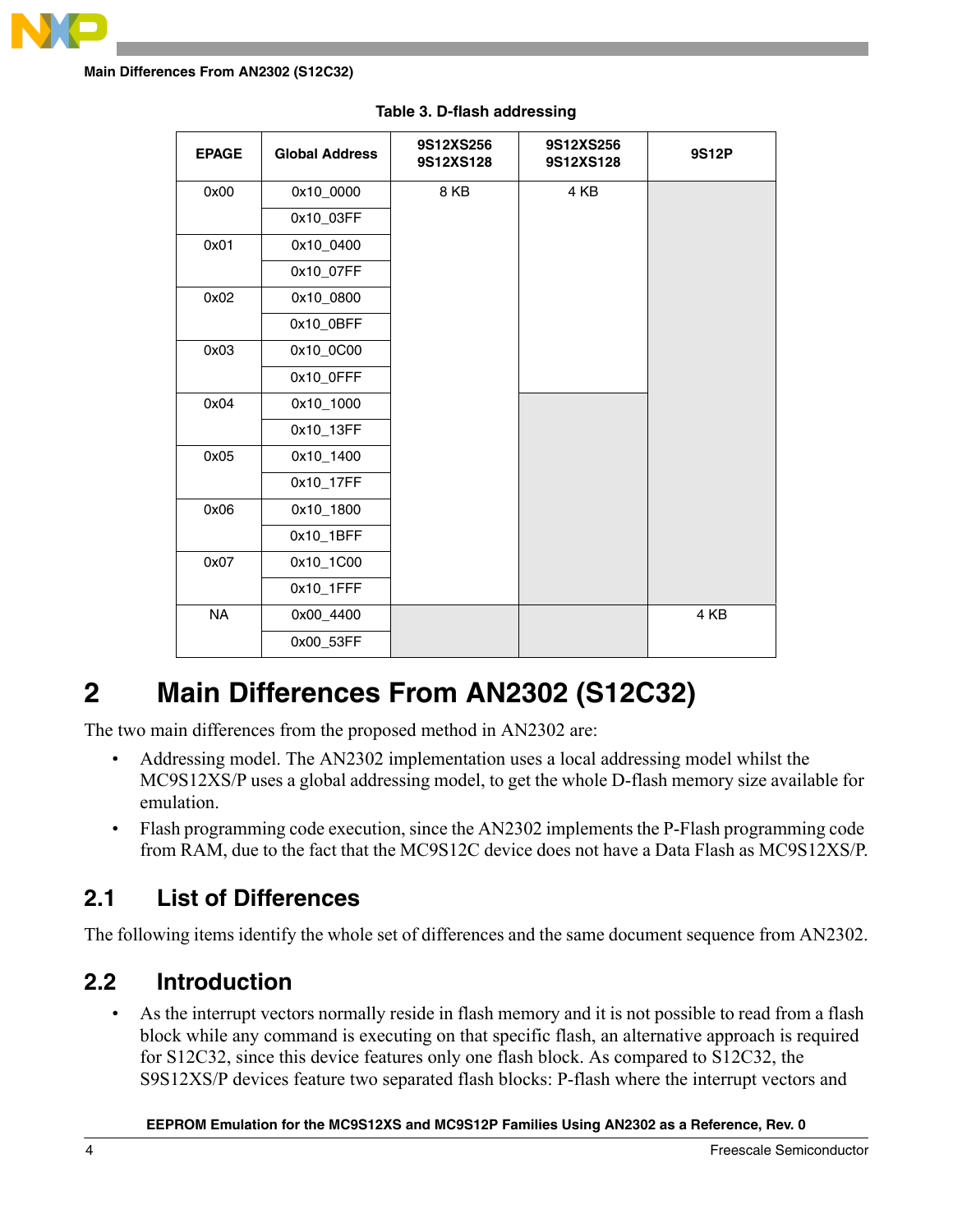

interrupt service code reside, and D-flash that will be used for Emulated EEPROM. Therefore, no alternative approach is required for  $S12XS/P$  to service interrupts while a D-flash command is being executed.

- Callback function pointer: The EEPROM Emulation Driver allows you to set the application's 'CallBack()' function to the global 'CallBack()' function pointer, so the time-critical events can be serviced during EEPROM operations. Servicing watchdog timers is one such time-critical event. If it is not necessary to provide the 'CallBack()' service, you can disable it by setting the macro CALLBACK\_ENABLE to FALSE.
- As part of this application note package, EEPROM Emulation software features include:
	- Non-volatile data variables stored in the D-flash
	- Low RAM requirements 13 bytes minimum (plus stack)
	- Low D-Flash requirements 512 bytes minimum for emulated EEPROM
	- 741 bytes minimum for code (driver) + 560 bytes minimum for the MC9S12XS/P low-level driver.
	- The callback function during program/erase is located in the D-flash low-level driver (EED\_MiddleLevel.c module).

## **2.2.1 Implementation**

- The Flash implementation on the MC9S12XS/P is programmed one word (two bytes) at a time and erased in 256 byte sectors. Refer to the S12XS Flash 64K, 128K, or 256K Block Guide (S12XFTMR64K1V1, S12XFTMR128K1V1, and S12XFTMR256K1V1, respectively), and for S12P Flash 128K Block Guide (S12FTMRC128K1V1) for further details.
- There are no constraints regarding the flash programming code being executed from the P-flash, since the emulated EEPROM is located in the D-flash, which eliminates the usage of code execution in RAM as in AN2302.
- The MC9S12XS32 electrical characteristics at the time of writing, guarantee a minimum of 50,000 program/erase cycles per sector of D-flash. Refer to the latest Data Sheet for the current electrical characteristics at [www.freescale.com.](www.freescale.com)
- Valid bank sizes are 256, 128, 64, 32, 16, 8, 4, and 2 bytes.
- Program/Erase Time: The time base for all NVM program or erase operations is derived from the oscillator. A minimum oscillator frequency  $(f_{NVMOSC})$  is required for performing program or erase operations. The value of the flash clock prescaler (by configuring the FCLKDIV register) must be chosen. Thus, the frequency of the flash clock  $(f_{\text{NVMOP}})$  shall be within the range of 800 kHz to 1050 kHz. The  $f_{NVMRUS}$  is defined as the bus frequency for programming or erase operations. N<sub>W</sub> parameter defines the number of words to be programmed or erased at D-flash. The maximum programming time can be calculated using [Equation 1](#page-4-0) for S12XS and [Equation 2](#page-5-0) for S12P.

<span id="page-4-0"></span>
$$
t_{\text{dpgm}} = \left(15 + (56 \times N_{\text{w}}) + (16 \times BC) \times \frac{1}{f_{\text{NVMOP}}}\right) + \left(460 + (840 \times N_{\text{w}}) + (500 \times BC) \times \frac{1}{f_{\text{NVMBUS}}}\right)
$$
Eqn. 1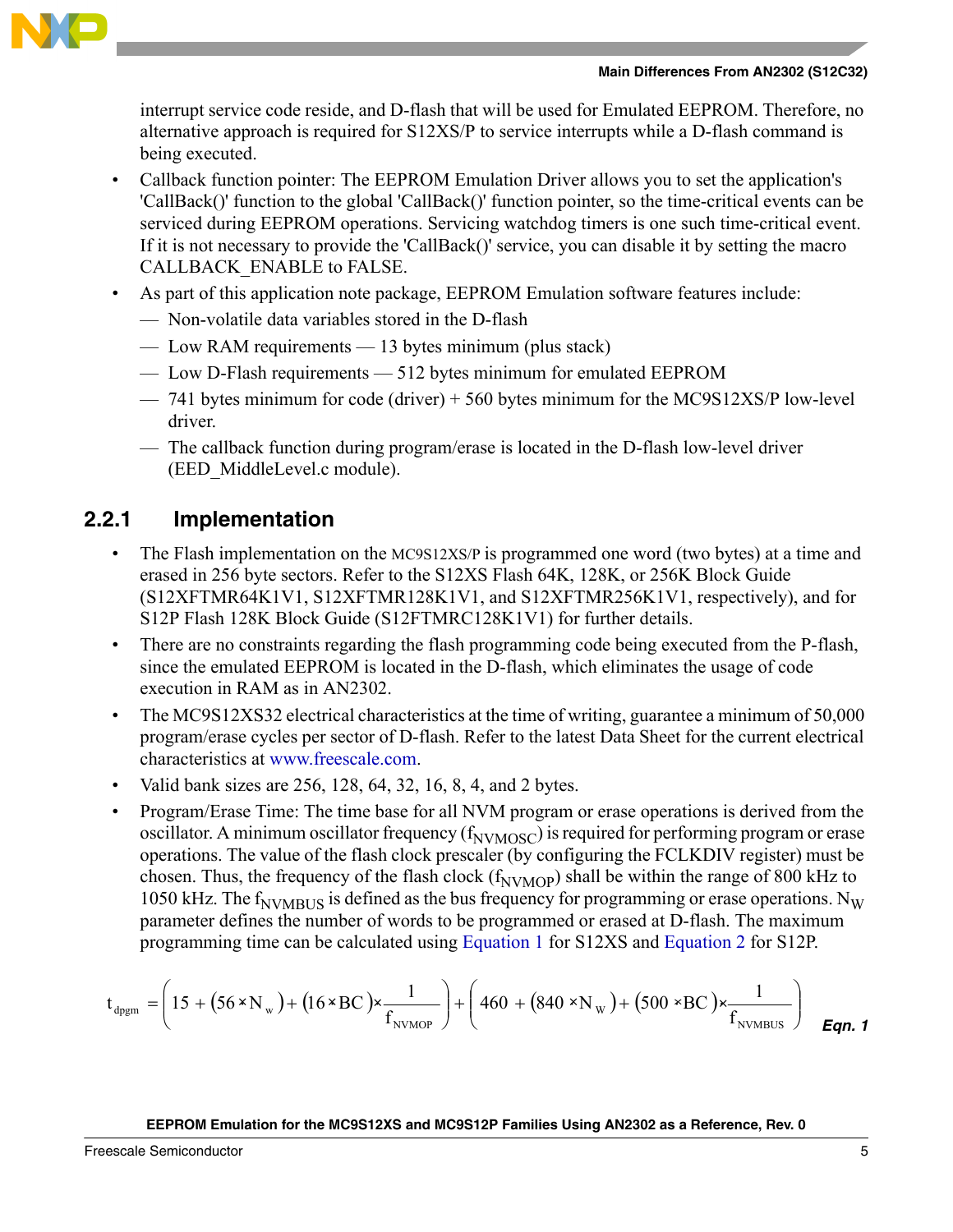

<span id="page-5-0"></span>
$$
t_{\text{dpgm}} \approx \left(14 + (54 \times N_w) + (14 \times BC) \times \frac{1}{f_{\text{NVMOP}}}\right) + \left(500 + (750 \times N_w) + (100 \times BC) \times \frac{1}{f_{\text{NVMBUS}}}\right)
$$
Eqn. 2

- Maximum values for  $t_{\text{dupgm}}$  are slightly under 104 μs, depending on the selected values for the oscillator frequency and the MCU internal bus frequency. Whenever a non-volatile data variable is updated, an entire bank is programmed. Therefore, if a bank is defined to be 32 words, the programming time will be approximately 104  $\mu$ s × 32 = 3.3 ms.
- <span id="page-5-1"></span>The time required by the flash state machine to erase a sector is defined by [Equation 3](#page-5-1) for S12XS and [Equation 4](#page-5-2) for S12P:

$$
t_{\text{eradf}}
$$
  $\approx 20100 \times \frac{1}{f_{\text{NVMOP}}} + 3300 \times \frac{1}{f_{\text{NVMBUS}}}$  *Eqn. 3*  
 $t_{\text{eradf}}$   $\approx 20100 \times \frac{1}{f_{\text{NVMOP}}} + 3400 \times \frac{1}{f_{\text{NVMBUS}}}$  *Eqn. 4*

<span id="page-5-2"></span>• The D-flash sector erase time on a new device is  $\sim$  5 ms and can be extended to 20 ms as the flash is cycled.

### **2.2.2 Interrupts**

• Differently from the AN2302 implementation, the emulated EEPROM for MC9S12XS/P does not require Interrupt vectors re-mapping to RAM, since it is possible to read from a flash block while a command is executed on a different flash block.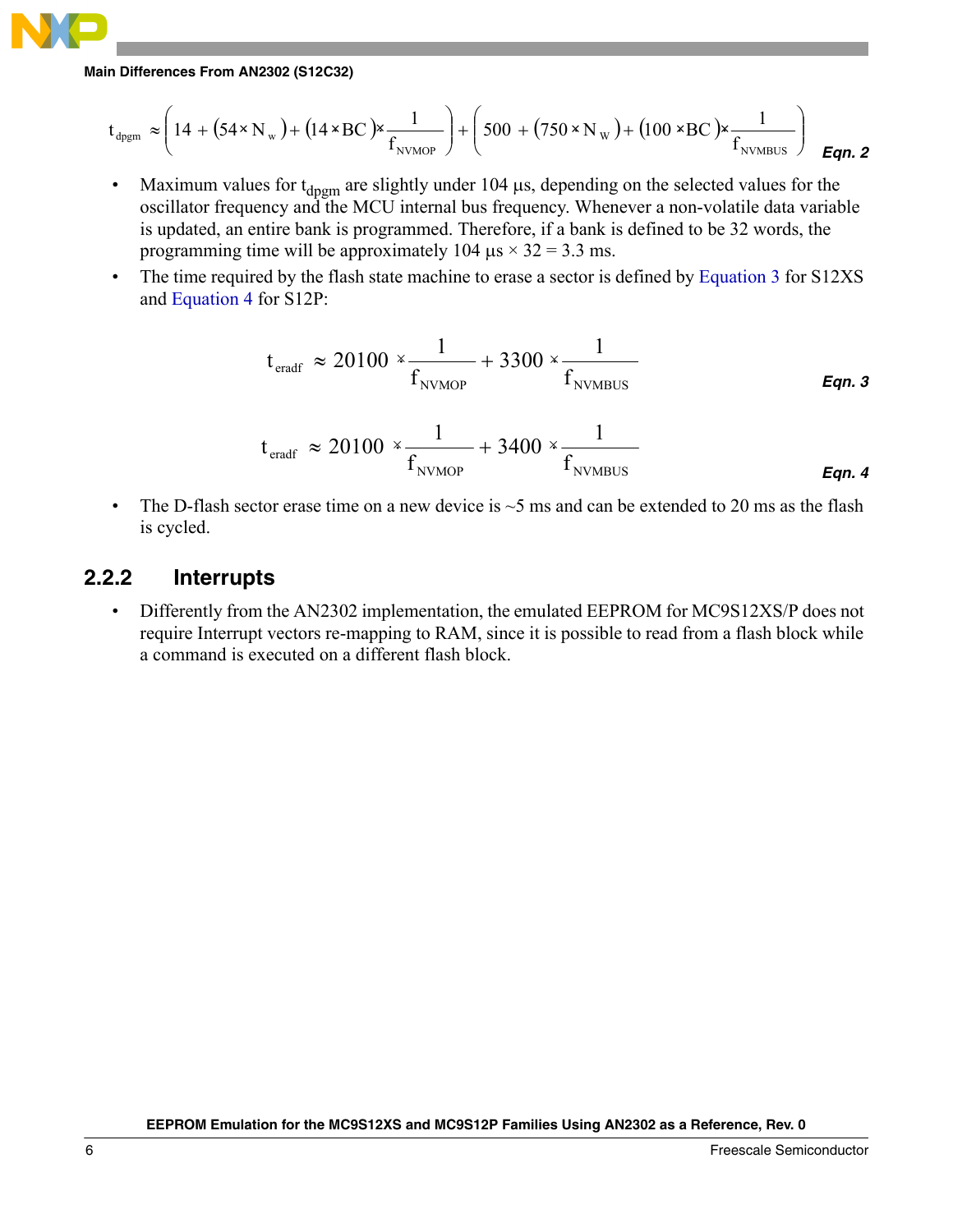

## **2.2.3 Callback Function**

- The MC9S12XS/P low level functions provide a callback function, which enables, for the time critical events, the possibility to be serviced during the D-flash operations. Servicing watchdog timers is one such critical events. If it is not necessary to provide the callback service, you can disable it by setting the macro CALLBACK\_ENABLE to FALSE.
- The callback function during program/erase is located inside D-flash low level driver (EED\_MiddleLevel.c module).

## **2.2.4 Memory Map**

• [Figure 1](#page-6-0) illustrates the default memory map of the MC9S12XS with a typical allocation of resources for a non-volatile data storage in the D-flash memory.



**Figure 1. Example MC9S12XS Memory Map with EEPROM Emulation**

#### **NOTE**

<span id="page-6-0"></span>[Figure 1](#page-6-0) illustrates an example with two sectors of the D-flash allocated for EEPROM Emulation, with 8 banks of 64 bytes of non-volatile data storage.

All program code and interrupts run in the P-flash memory, in other words, an interrupt may be serviced meanwhile a D-flash command is executed.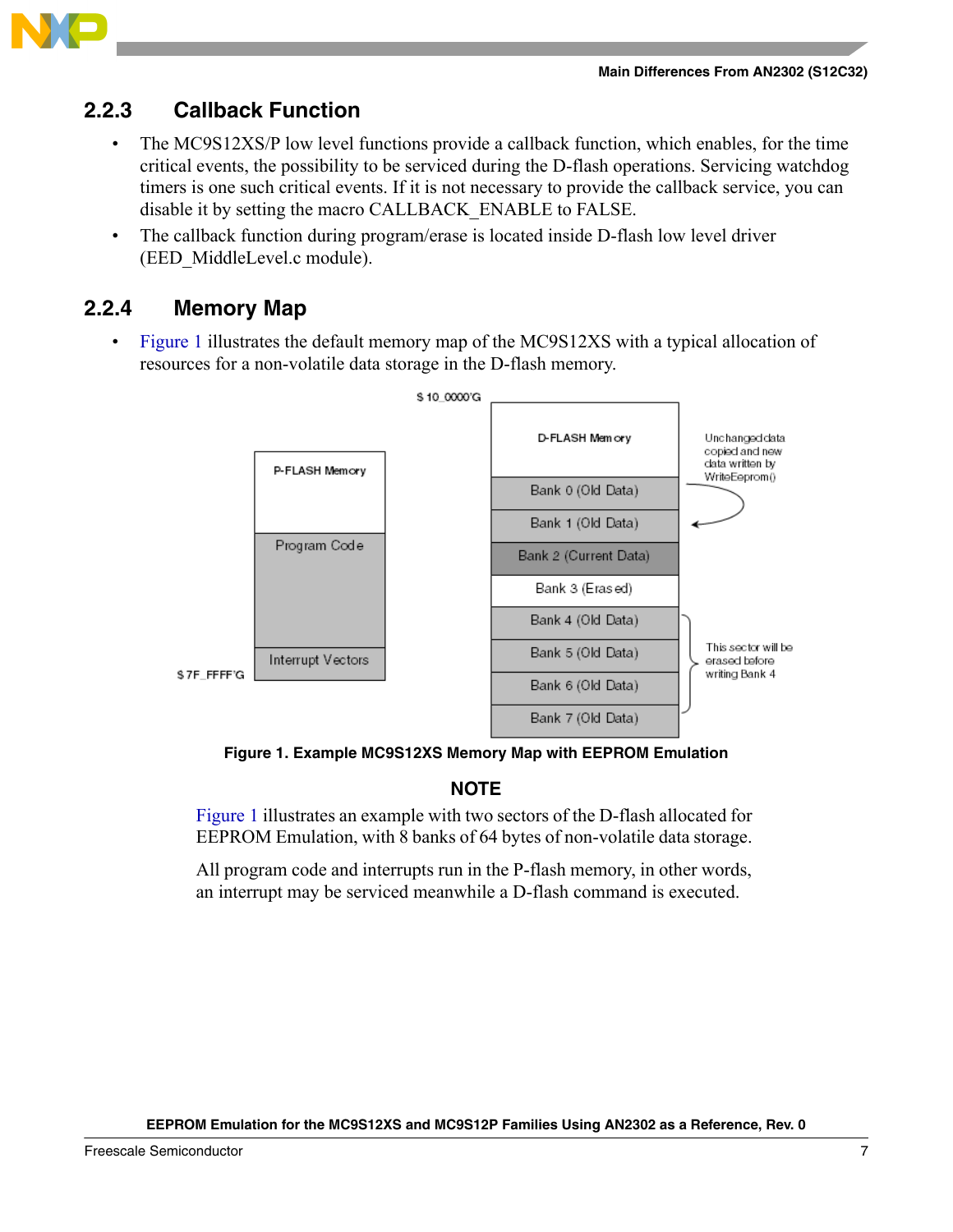

## **2.2.5 Software Description**

The code was written in the C language using the Freescale Codewarrior for HCS12 tools, v4.7, but it is also compatible to Cosmic Compiler, selected by the COMPILER\_SELECT preprocessor definition inside SSD\_SGF18.h module.

This section states the differences from AN2302 to the implementation for MC9S12XS/P, considering the reference module changes and new functions.

## **2.2.5.1 Reference Changes from AN2302**

- API's Calls in main.c:
	- Non-Volatile Data Variables: Same as AN2302, however the addresses are different between HC9S12C and MC9S12XS/P. To get the whole D-flash range available for EEPROM Emulation purposes, the implementation for MC9S12XS/P uses global addressing.
- *EE\_Emulation.h*: Modified the user's application header name from the reference *EE\_Emulation.h* to *EE\_AN\_Emulation.h*. Created a new *ee\_emulation.h* file that corresponds to the MC9S12XS low level driver header.
	- *IRO DURING PROG*: Removed from AN2302 reference, because it is no longer necessary to concern about enabling an interrupt services option, to re-allocate the interrupt routines to RAM during the programming and erasing of flash. This condition is enhanced in MC9S12XS/P, since it is possible to service an interrupt meanwhile a D-flash command is being executed.
	- *EEPROM\_SIZE\_BYTES*: As the MC9S12XS/P D-flash sector is reduced to 256 bytes from 512 of HC9S12C, the valid values for EEPROM\_SIZE\_BYTES are: 2, 6, 14, 30, 62, 126, 254 and  $(m \times 512) - 2$ , where m = 1, 2, 3...
	- *EEPROM\_BANKS*: Due to the same reason as stated before, if EEPROM\_SIZE\_BYTES is smaller than 254, the total amount of flash allocated must be two or more complete flash sectors, for example EPROM\_BANKS  $\times$  (EEPROM\_SIZE\_BYTES + 2) = n  $\times$  256, where permitted values of n are 2, 3, 4…
	- If EEPROM SIZE BYTES is greater or equal to 254, the total amount of flash allocated must be two or more banks, in other words  $EEPROM$  BANKS = n, where permitted values of n are  $2, 3, 4...$
	- *EEPROM\_START*: loaded with EED\_FLASH\_START\_ADDRESS definition from *ee\_emulation.h*, since the D-flash start address is different for S12XS/P.
	- *FLASH\_COPY\_START*: Removed.
	- *RAM\_FUNCS\_START*: Removed.
	- *RAM\_FUNCS\_SIZE*: Removed.
	- *VT\_START*: Removed.
	- *VT\_SIZE*: Removed.
- *EE\_Emulation.c*: The file *EE\_Emulation.c* contains the functions required for EEPROM emulation of non-volatile data variables that are executed from flash. All functions in this file are located in the DEFAULT code segment. The user should not modify this file.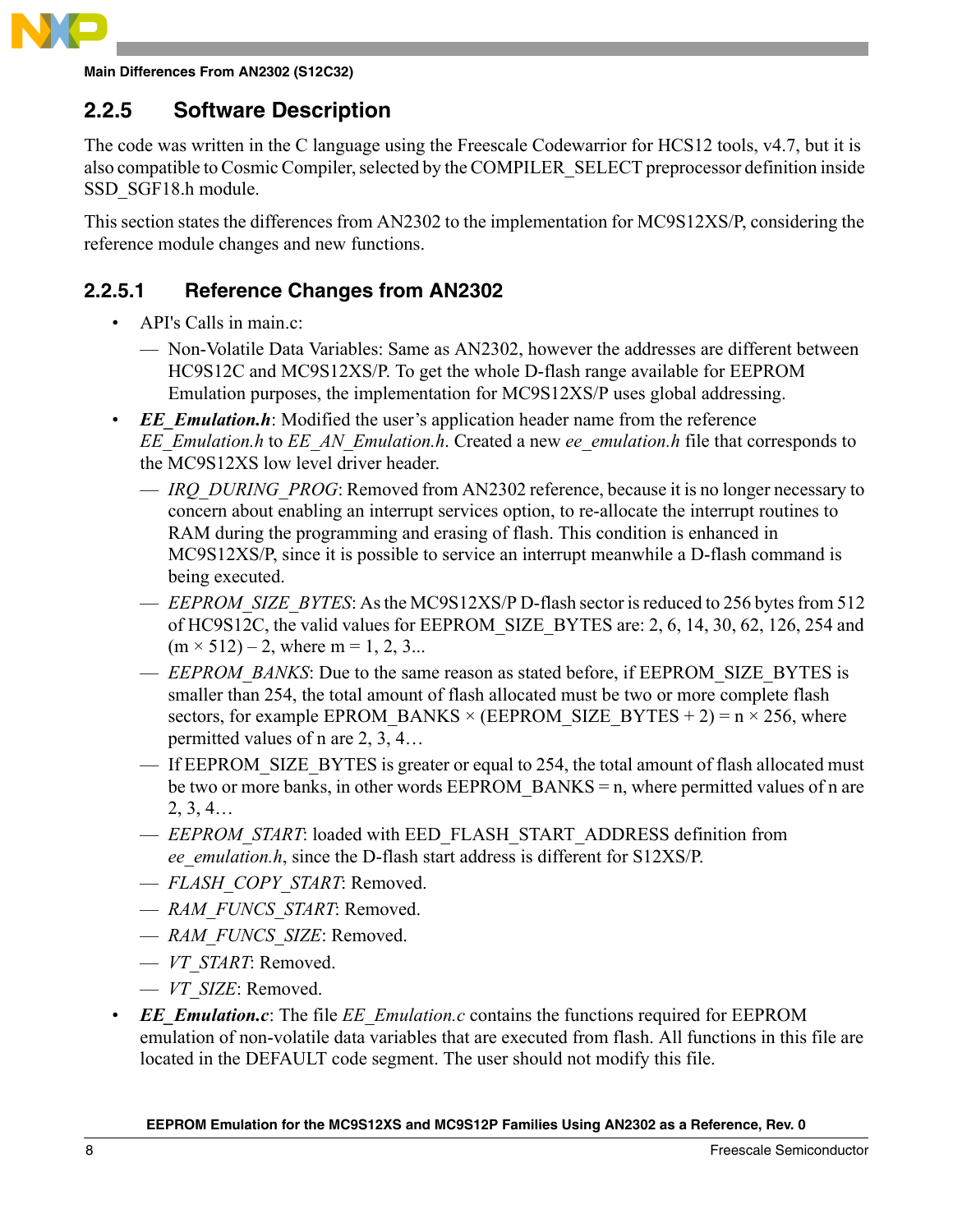

- *ReadEeprom*: Modified the addressing mode of the srcAddr parameter.
	- *Parameters*: The srcAddr pointer to the non-volatile data variable to be read. Included the far keyword to enable the global addressing of a variable.
- *WriteEeprom*: The elapsed time to program a new bank will be

(EEPROM\_SIZE\_BYTES + 2)  $\times$  52 μs. Modified the addressing mode of the destAddr parameter.

- *Parameters*: The destAddr pointer to the non-volatile data variable to be updated. Included the \_\_far keyword to enable the global addressing of a variable.
- *InitEeprom*: The flash prescaler initialization is performed by calling the low-level driver function FlashInit.
- *InitRAMFuncs*: Removed.
- *CopyToRAM*: Removed.
- *ProgEepromWord*: Modified the addressing mode of the progAddr parameter.
	- *Parameters:* The progAddr pointer to a pointer to the flash location to be programmed. Included the \_\_far keyword to enable the global addressing of a pointer*.*
- *EraseEepromBank*: Modified the addressing mode of the eepromAddr parameter.
	- *Parameters:* eepromAddr address of the (first) flash sector(s) to be erased. Included the \_\_far keyword to enable the global addressing*.*
- *MaskInterrupts*: Removed.
- *RestoreCCR*: Removed.
- *EE\_RAMFuncs.h*: Removed.
- *EE\_RAMFuncs.c*: Removed.
- *VectorTable.c*: Removed.
- *Start12.c*: Not necessary to re-map the RAM to the top of the memory map.
- *mcucfg.h*: Removed. The OSCCLK\_FREQ\_KHZ and BUS CLOCK FREQUENCY are defined in *SSD\_SGF18.h*.
- *mottypes.h*: Removed. The type definitions are defined in *SSD\_Types.h*.
- *s12\_fectl.h*: Removed.
- *s12\_stdtimer.h*: Removed.

## **2.2.5.2 New Modules**

The listed modules and functions below represent a sort from Freescale S12XS and S12P EEPROM Emulation Driver, which provides a set of high-speed read/write operations for emulated EEPROM.

- *FlashInit.c***:** The function FlashInit() checks and initializes the flash module for EEPROM emulation. It will check the enabling state of the flash module, initialize the flash clock, and initialize the flash status register. SGF\_OK will be returned if everything is OK. For other cases, a bit-mapped return code combined with the flash status will be returned to user application.
	- Function: FlashInit
	- Prototype: UINT16 FlashInit(void)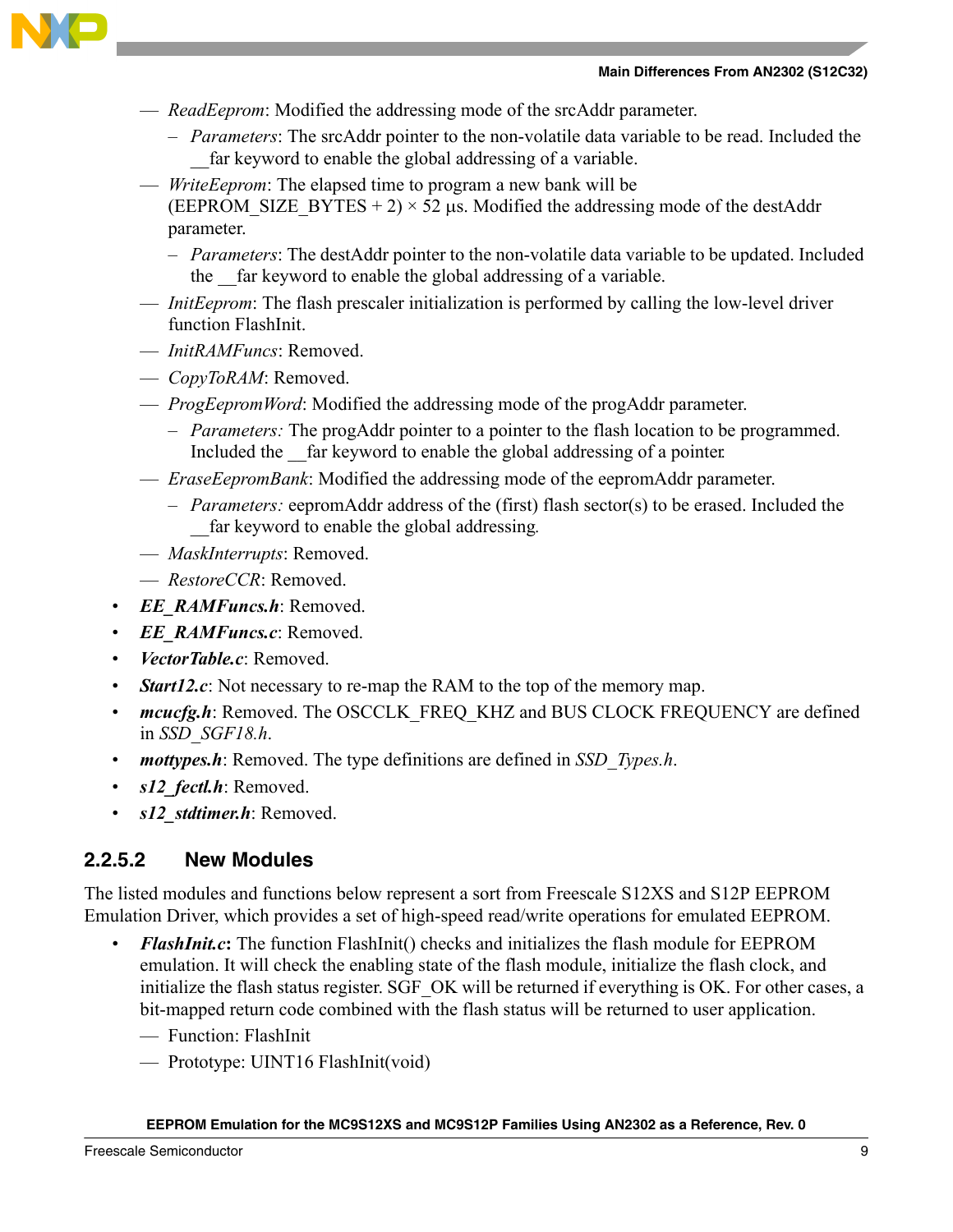

- Parameters: void.
- Return:
	- Successful completion: SGF\_OK
	- Error value: SGF\_ERR\_INVALIDCLK
- *DFlashErase.c*: The function DFlashErase() is used to perform sector erase operation on D-flash.
	- Function: DFlashErase
	- Prototype: UINT16 DFlashErase(UINT32 destination, UINT32 size)
	- Parameters:
		- destination: Start address for the D-flash erase operation.
		- size: Size to be erased in bytes.
	- Return:
		- Successful completion: SGF\_OK
		- Error value: SGF\_ERR\_ACCERR, SGF\_ERR\_SIZE, SGF\_ERR\_RANGE, SGF\_ERR\_MGSTAT0, SGF\_ERR\_MGSTAT1
- *DFlashProgram.c***:** The function DFlashProgram() is used to perform program operation on D-flash.
	- Function: DFlashProgram
	- Prototype: UINT16 DFlashProgram(UINT32 destination, UINT32 size, UINT32 source)
	- Parameters:
		- destination: Start address for the D-flash program operation.
		- size: Size to be programmed in bytes.
		- source: Address of the data to be programmed.
	- Return:
		- Successful completion: SGF\_OK
		- Error value: SGF\_ERR\_ACCERR, SGF\_ERR\_SIZE, SGF\_ERR\_RANGE, SGF\_ERR\_MGSTAT0, SGF\_ERR\_MGSTAT1
- *FlashCommandSequence.c***:** The function FlashCommandSequence () is used to perform command write sequence on the flash blocks.
	- Function: FlashCommandSequence
	- Prototype: UINT16 FlashCommandSequence(UINT8 index)
	- Parameters:
		- index: Maximum index value for the FCCOBIX register for a particular command.
	- Return:
		- Successful completion: SGF\_OK
		- Error value: SGF\_ERR\_ACCERR, SGF\_ERR\_PVIOL, SGF\_ERR\_MGSTAT0, SGF\_ERR\_MGSTAT1
- *EED MiddleLevel.c*: This module provides an individual functionality to support the operation of the EEPROM Emulation Driver. This module implements the FSL\_Program function, which will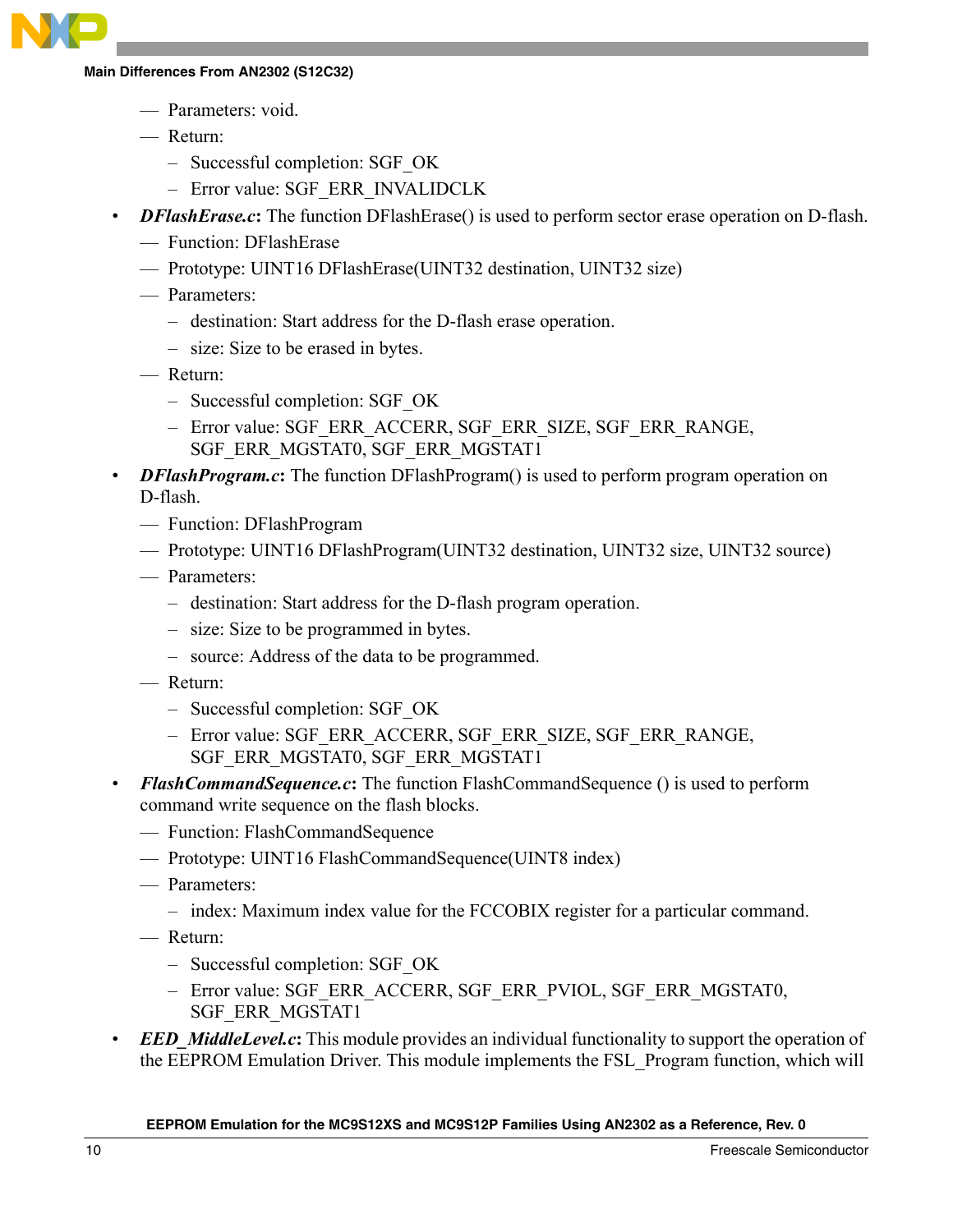

program specified data to the destination address in flash and verify the data. It encapsulates two low-level SSD functions: 'DFlashProgram()' and FlashProgramVerify()'.

- Input parameters are used directly without any check.
	- Function: FSL\_Program
	- Prototype: UINT16 FSL\_Program (UINT32 destination, UINT16 size, UINT16 sourceData)
	- Parameters:
		- destination: Start address for the D-flash Program operation.
		- size: Size to be programmed in bytes.
		- source: The source data.
	- Return:
		- Successful initialization: SGF\_OK
		- Source data and the corresponding destination data do not match: EED\_ERROR\_VERIFY
- **SSD SGF18.h:** The HCS12XS/P EEPROM Emulation Driver has some configurations macros. These macros are placed in the *SSD\_SGF18.h*. Depending upon the macro selected, there will be change in some internal macros and source code.
	- Derivative Selection: Based on the value assigned to the macro 'SGF18\_SELECT,' the other macros will be given the corresponding values and some parts of the code will be conditionally compiled:
		- If the code is used for S12XS64 family then, define 'SGF18\_SELECT' as 'S12XS\_64.'
		- If the code is used for S12XS128 or S12XS256 family then, define 'SGF18\_SELECT' as 'S12XS\_128\_256.'
		- If the code is used for S12P family then, define 'SGF18\_SELECT' as 'S12P.'
		- Other Configuration Macros: [Table 4](#page-10-0) gives an overview of configuration macros used by the low level functions.

| Table 4. Configuration Macros used by the low level functions |  |  |  |
|---------------------------------------------------------------|--|--|--|
|---------------------------------------------------------------|--|--|--|

<span id="page-10-0"></span>

| Macro Name                  | <b>Description</b>                          |
|-----------------------------|---------------------------------------------|
| SSD MCU REGISTER BASE       | Base address of MCU register block          |
| SSD BUS CLOCK               | Bus clock. The unit is 10 KHz               |
| <b>SSD OSCILLATOR CLOCK</b> | <b>Oscillator clock. The unit is 10 KHz</b> |

<span id="page-10-1"></span>[Table 5](#page-10-1) describes all error returns used in the modules above.

#### **Table 5. D-flash addressing**

| <b>Name</b>         | Value  | <b>Description</b>                                                        |
|---------------------|--------|---------------------------------------------------------------------------|
| EED OK              | 0x0000 | The requested operation was successful                                    |
| EED ERROR NOT BLANK | 0x0001 | The flash memories are not blank                                          |
| EED ERROR SIZE      | 0x0002 | Size is not word aligned                                                  |
| EED_ERROR_NOFND     | 0x0003 | Record not found                                                          |
| EED ERROR RANGE     | 0x0004 | Size or destination or end address for program<br>exceeds the valid range |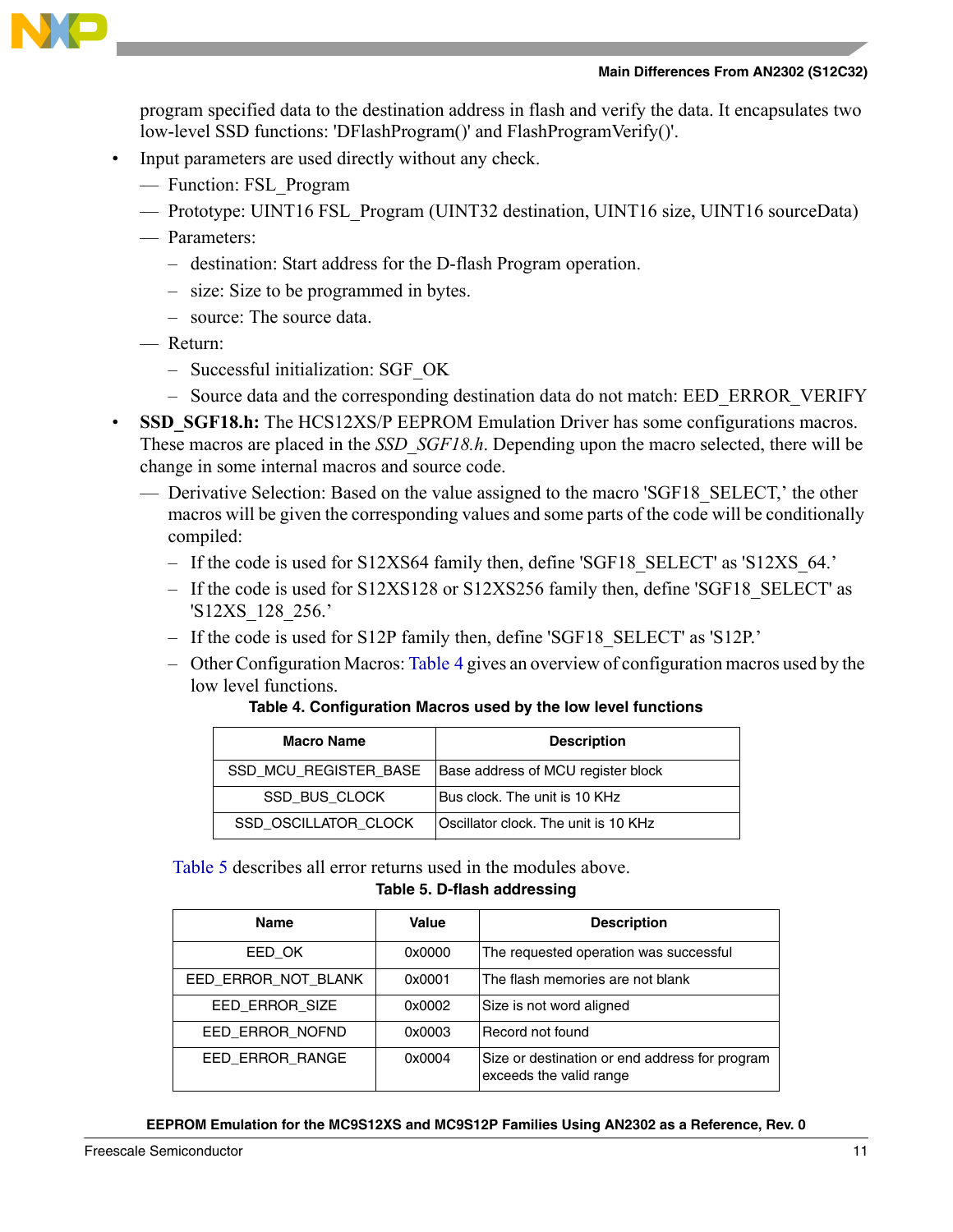

EED\_ERROR\_SSTAT | 0x0005 | Sector status error EED\_ERROR\_VERIFY | 0x0006 Corresponding source data and content of destination location mismatch. EED ERROR IDRNG  $\begin{vmatrix} 0 & 0 & 0 & 0 \\ 0 & 0 & 0 & 0 \\ 0 & 0 & 0 & 0 \end{vmatrix}$  Record identifier exceeds the valid range EED\_ERROR\_ACCERR  $\vert$  0x0008  $\vert$  Access error flag is set while operating the flash. EED\_ERROR\_PVIOL 0x0010 Protection violation flag is set while operating the flash. EED\_ERROR\_MGSTAT0 | 0x0020 | Non-correctable errors have been encountered during the verify operation. (Hardware Error) EED\_ERROR\_MGSTAT1 | 0x0040 | Errors have been encountered during the verify operation. (Hardware Error) EED\_ERROR\_INVALIDCLK | 0x0800 The clock divider value is not correct. Name | Value | Description

#### **Table 5. D-flash addressing (continued)**

### **2.2.6 Software Example**

A Freescale CodeWarrior example project is available for download with this document, modify the code to run with MC9S12XS/P and implement the whole list of changes through this document.

## <span id="page-11-0"></span>**3 References**

- Application note titled *EEPROM Emulation for the MC9S12C32* (document AN2302)
- S12XS and S12P EEPROM Emulation Driver User Manual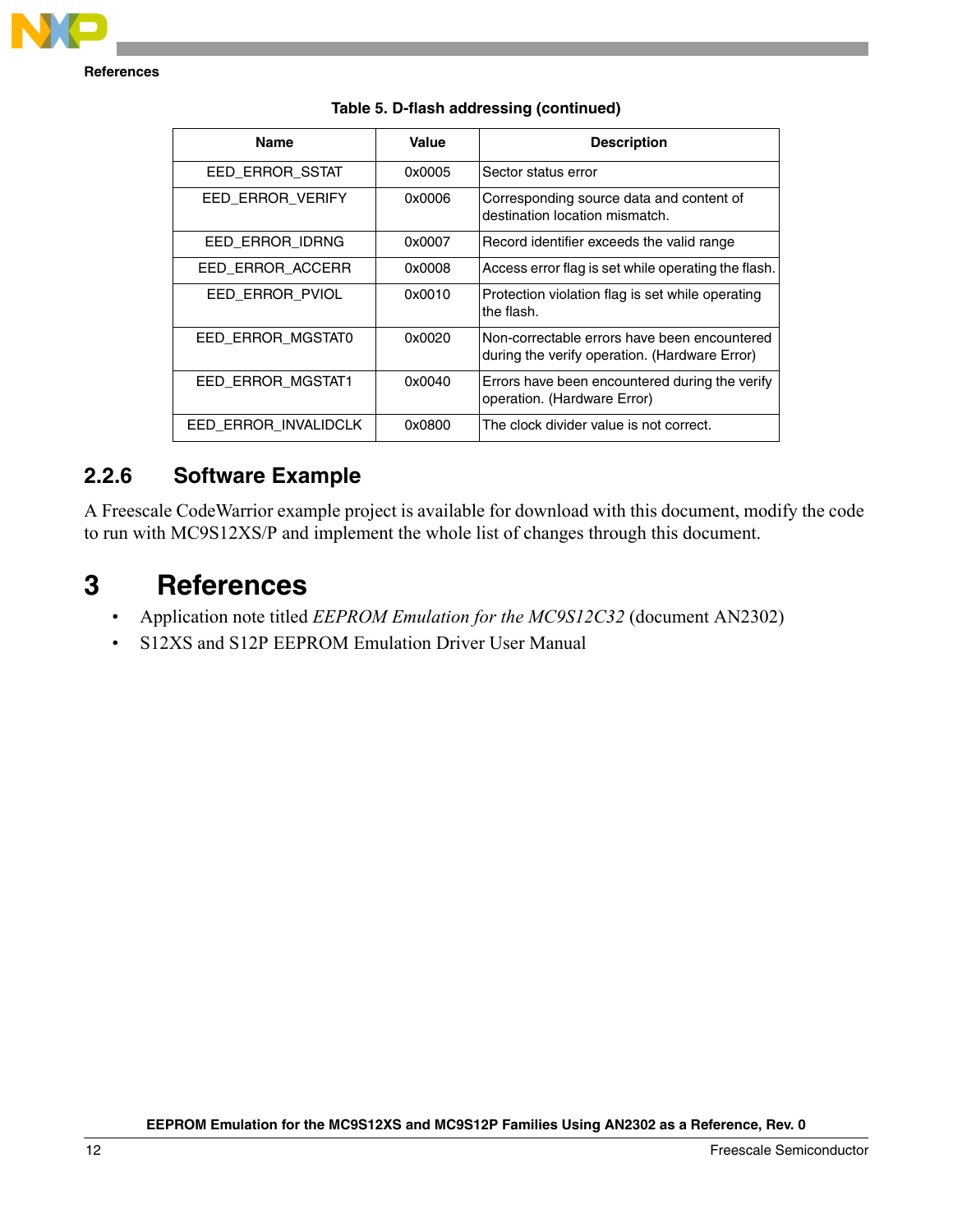

THIS PAGE IS INTENTIONALLY BLANK